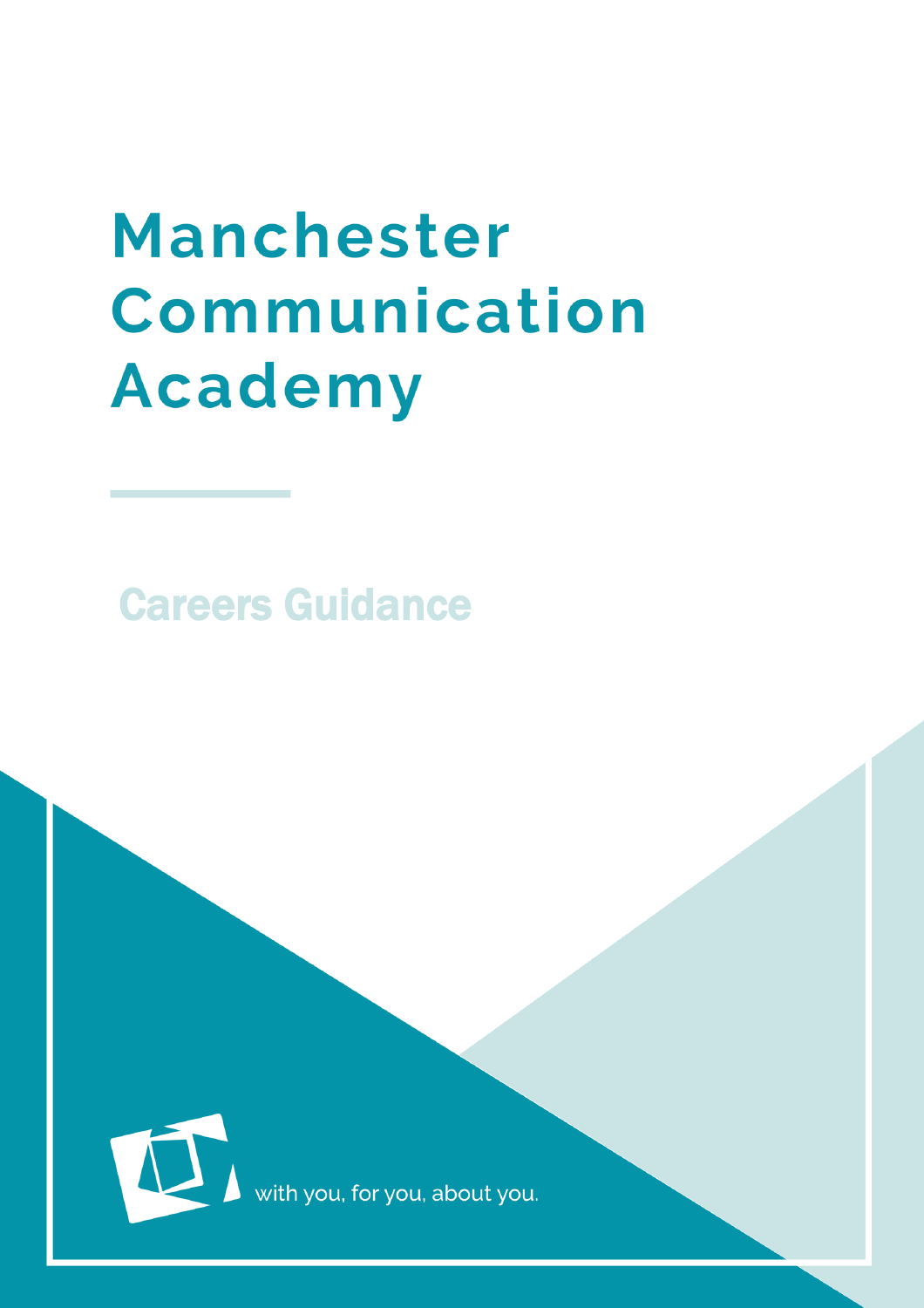| This document has been approved for operation within |                                         |
|------------------------------------------------------|-----------------------------------------|
| Date of last review                                  | <b>New Policy</b>                       |
| Date of next review                                  | August 2021                             |
| <b>Review Period</b>                                 | Every three years                       |
| <b>Date of Trustee Approval</b>                      | September 2018                          |
| <b>Status</b>                                        |                                         |
| <b>Person Responsible for Policy</b>                 |                                         |
| <b>Owner</b>                                         | <b>Manchester Communication Academy</b> |
| <b>Signature of Approval</b>                         | <b>John Rowlands</b>                    |

# Aims

This policy aims to set out our Academy's arrangements for ensuring our students receive the careers

information, advice and guidance needed to progress onto their future pathway. It sets out:

- Which staff are responsible for leading careers
- Details of our careers program
- Careers support on offer
- How the Academy meets each of the Gatsby benchmarks

# Statutory Requirements

Academies are required to ensure that there is an opportunity for a range of education and training providers to access students in years 8 to 13 for the purposes of informing them about approved technical education, qualifications or apprenticeships.

Academies must also have a policy statement that outlines the circumstances in which education and training providers will be given access to these students. Refer to the Provider Access Statement.

This is outlined in section 42B of the Education Act 1997.

Academies from September 2018 are also required to publish the name of their careers advisor and publish details of the careers program.

# Careers at MCA

#### Careers Lead

Our Careers lead is Ailsa Whiting who can be contacted on [ailsa.whiting@mca.manchester.sch.uk](mailto:ailsa.whiting@mca.manchester.sch.uk) and careers@mca.manchester.sch.uk The careers lead has the responsibility of ensuring all students receive a high quality careers education with the advice and guidance they require. Our careers lead runs drop in sessions at lunch times, during parent evenings and completes follow up 1:1 session with Year 11 where needed.

#### Independent Careers Advisor

Our independent advisor, Colette Torkington, is provided by Careers Connect and is level 6 trained.

She is line managed by our careers lead to ensure there are clear lines of communication and support for students at the appropriate time. Colette will also run career drop ins at lunches for all year groups and will meet year 11 on a 1:1 basis to offer independent advice.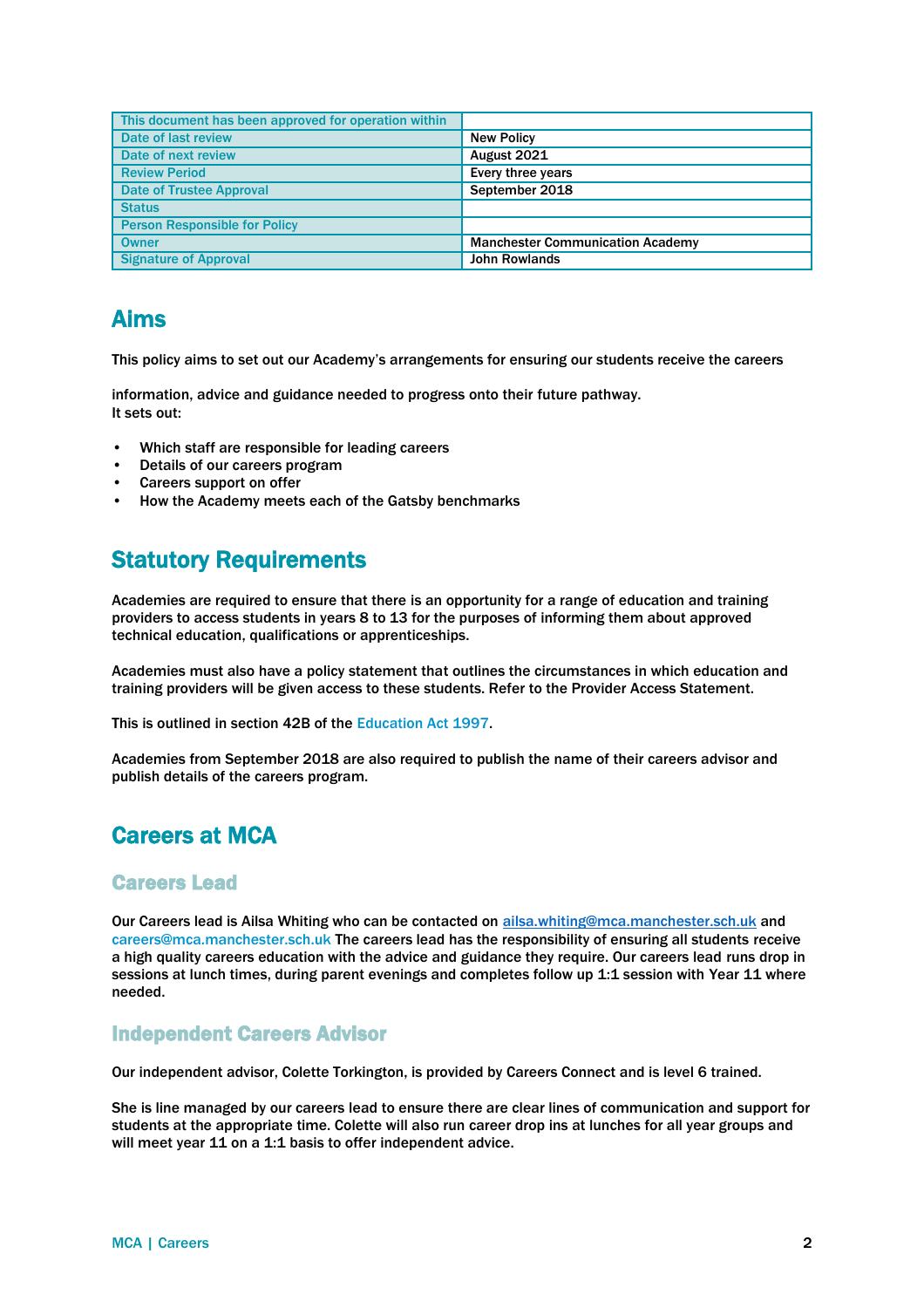## Progress Leaders

Each student in each year has a progress leader who will meet with them on a 1:1 basis three times a year to discuss their progress in line with their chosen career. This information is tracked and monitored by the careers lead and support is offered where needed. Progress leaders can also refer students to both the careers lead and careers advisor by emailing [careers@mca.manchester.sch.uk.](mailto:careers@mca.manchester.sch.uk)

## Assistant Principal Partnership Lead

At Manchester Communication Academy we believe that the best way to support careers development is to ensure our students have as many employer interactions as possible. Martin Roberts is our lead on partnerships, during the school curriculum and events, including work experience. Martin is the lead contact for providers wishing to speak with our students. Refer to the Provider Access Statement.

## Vice Principal

Cheryl Drury line manages the careers lead to ensure all aspects of the careers program are met and support is provided where needed.

## MCA Graduate Passport

The Graduate Passport has been devised new for 2018 following consultation with a group of staff, including the careers lead and using student voice. This provides all students with a framework to enhance their CV with experiences, skills and strong academic results. It has been based on the local labour market information and the intelligence we have on our students and the area in which they live. The students are provided, through the curriculum, with the opportunities to achieve each of the points on the passport. Their progress is recorded in their personal portfolio and tracked by their progress leader.



In addition to the MCA Graduate Passport, students every two weeks will participate in the VotesforSchools program. This encourages all students make decisions on topical issues and be able to communicate their opinion effectively. It also links each topic to a career, exposing the students to a wider variety of careers. Students are required to make a log of this learning in their personal portfolio.

Aspire lessons are weekly; they develop the student so they are healthy individuals that can make appropriate decisions about their own futures.

#### In Year 7 we cover;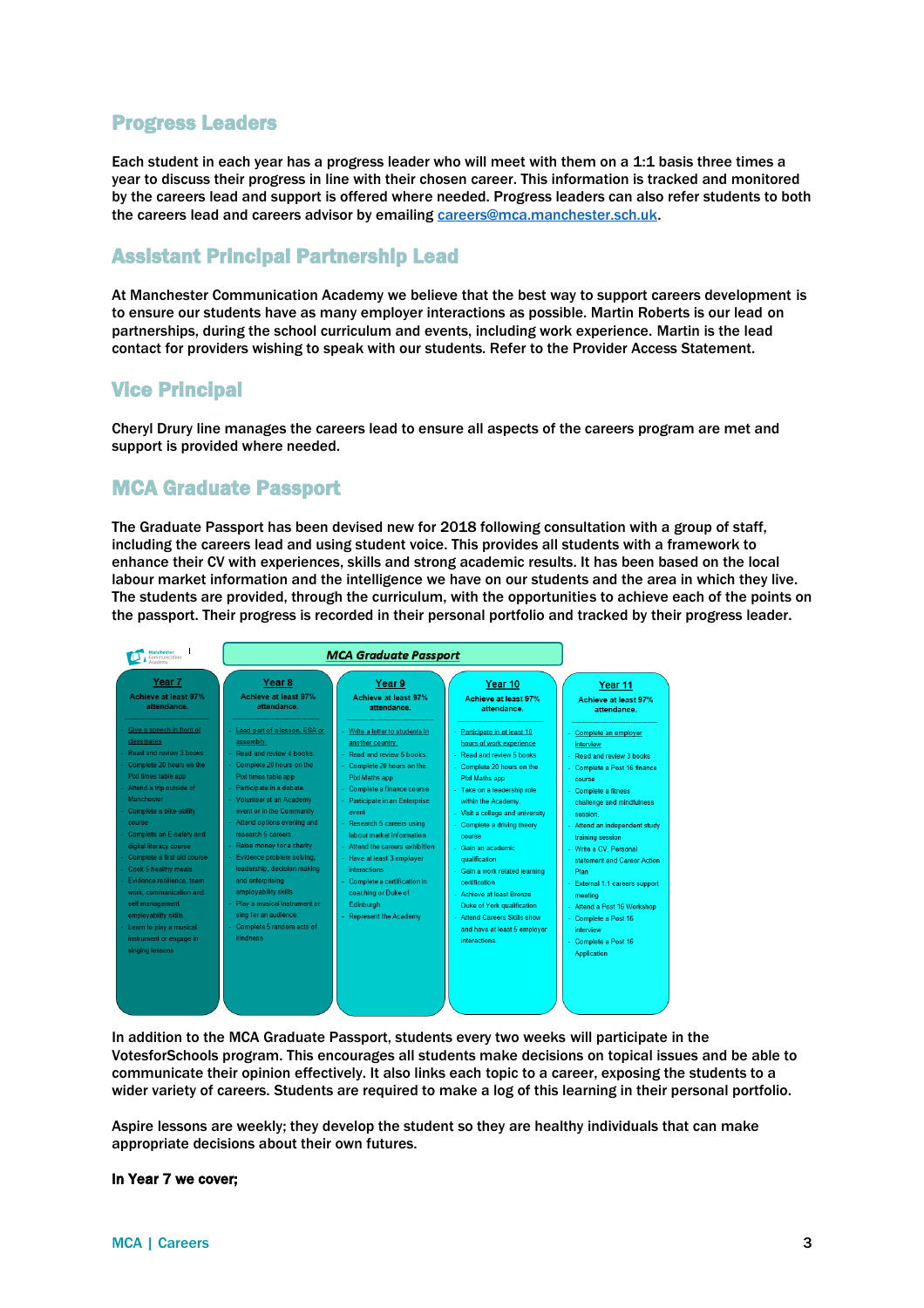- Digital Literacy and e-safety
- Rebounding, zumba and aerobics
- **Hygiene**
- Diet
- Smoking, drugs and alcohol
- Self defence
- **Cycling**
- CPR, the recovery position and the treatment of minor injuries
- Diversity, body image and medical conditions
- Post 16 pathways
- How and where to research careers

#### In Year 8 we cover;

- Digital literacy
- Swimming
- How to revise
- Tai Chi, Yoga and Pilates<br>• Mental health stress sell
- Mental health, stress, self-esteem, coping strategies and mindfulness
- Relationship and Sex Education
- Enterprise for Chairty
- Anti-bullying
- Team building
- Post 16 pathways and Labour Market Information
- How and where to research careers<br>• Oxbridge requirements
- Oxbridge requirements

#### In Year 9, students will participate in a careers day once a term and for a full week in June rather than weekly lessons. We will cover:

- Wellbeing
- Finance
- Employability and enterprise skills
- Interview skills
- Work related learning experience, including STEM
- Post 16 pathways and Labour Market Information
- How and where to research careers
- Oxbridge requirements

#### In Year 10 we cover;

- Work related learning with all students completing a certified course and work experience
- Digital literacy through the Duke of York award
- Safe travel through the theory driving course
- Wellbeing and how to revise
- Post 16 pathways
- Post 16 finance
- Labour Market Information
- How and where to research careers
- The personal careers investigator
- Employability skills with students attending the careers skills show
- Oxbridge requirements

In Year 11 we cover;

- CV writing
- Personal statements
- Applications
- **Interviews**
- Post 16 pathways, including Universities and Oxbridge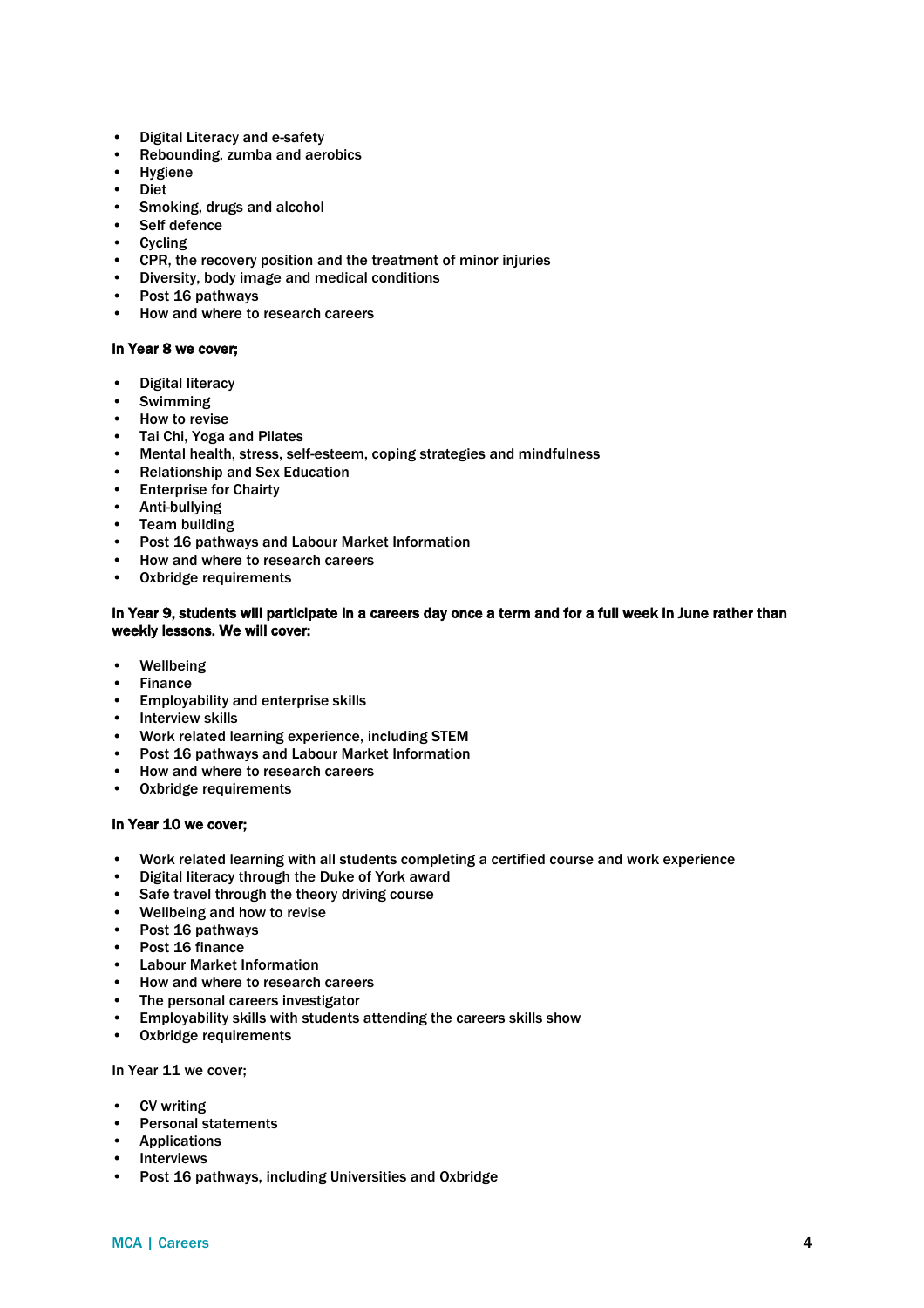- Post 16 finance
- Labour Market Information
- How and where to research careers and post 16 establishments
- Wellbeing, mindfulness, meditation, diet and exercise
- How to revise and academic tuition

# Events

A number of events, integrated into our careers programme, will offer providers an opportunity to come into the Academy to speak to students and/or their parents/carers. These include, but are not limited to;

- Careers exhibition
- Parents Evening
- Options Evening
- Careers week
- Post 16 Information Evening

# Club 79

This group provides students working towards grades 7-9 with additional university experiences, linked to their specific career of choice. Providers are also encouraged to come into the Academy and speak to these students from 1-2pm on a Friday.

# **Training**

A staff and governor questionnaire is used once a year to inform the training needed. Governor training is arranged once a year and staff training is offered through half termly breakfast blasts, fortnightly staff briefings and through lunch time drop in sessions.

# NEET Strategy

To ensure no students at Manchester Communication Academy become NEET (Not in Education, Employment or Training) we continue to provide careers information, advice and guidance for our students once they have left the Academy

- Prior to the exams starting, all students will have a pathway arranged, which is tracked by the progress leader and monitored by the careers lead. Pastoral staff will support with the attendance of students to interviews if needed.
	- Following the exams and prior to results day, the careers lead will arrange projects in the local community for our students to engage in and will keep in contact with our most vulnerable students at risk of NEET.
	- On results day, the careers lead will speak to students who are at risk of not meeting their post 16 offer requirements.
	- Students are given the careers email in case support is needed.
	- The careers lead will liaise with providers to ensure all students are enrolled on courses and if not, meet the students to support with their enrolment.
	- In September, the first Alumni event invites students to share how they have settled onto their new courses. Any students at risk of leaving their course is offered support. These will be repeated each term.
	- At the certificate evening, the careers lead will address the students as a group, informing them of where to find additional support if needed and of the next steps in their career.
	- The careers lead will make regular contact with providers to ensure our students remain on the courses and update the record.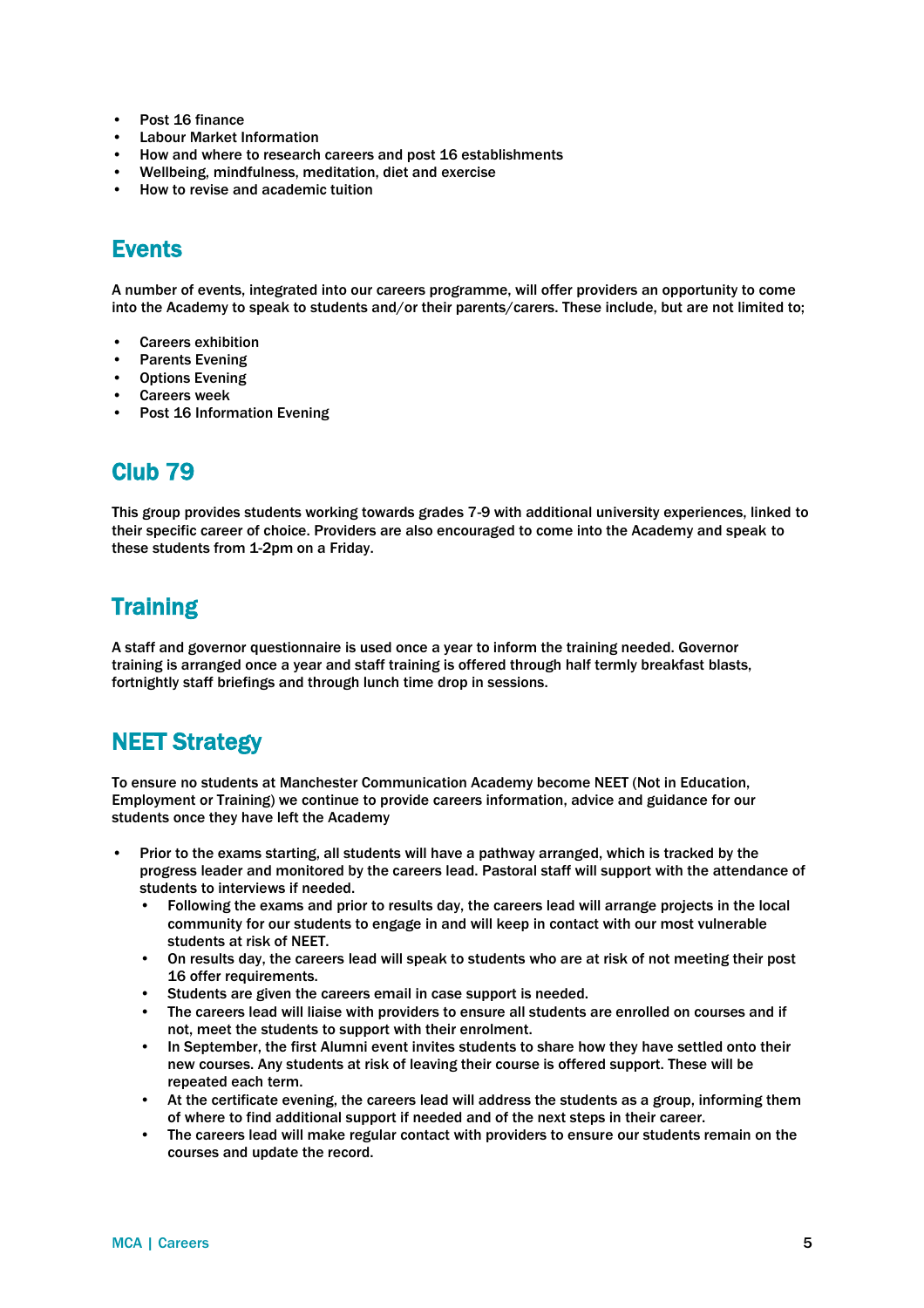# SEN and EAL Strategy

Students with additional needs or who speak English as an additional language may need more support when finding the most appropriate pathway post 16.

- The careers lead will liaise with the SENCo and EAL co-ordinator to ensure each of these students needs have been considered.
- The careers lead will also have additional 1:1 sessions with these students following their independent careers meeting, during these, a TA may be present to support with communication.
- Visits to the new providers may be arranged to support with transition
- The careers lead, EAL co-ordinator and SENCo may accompany the students to their interviews and enrolments.

# Gatsby Benchmark

The Gatsby benchmarks are used to ensure the career provision in schools and Academies is fit for purpose. By 2020 it is statutory that all the following benchmarks have been met. At Manchester Communication Academy we have already taken steps to meet each benchmark, which will be built upon in the forthcoming years.

#### Benchmark 1: a stable careers programme with a careers leader

The careers programme is outlined in section 3 and is lead by Ailsa Whiting as the careers lead. This is supported by the Senior Leadership team and is published on the Academy website for all stakeholders.

#### Benchmark 2: learning from career and labour market information

By the age of 14, all of our students have accessed and used information on career paths and labour market information as outlined in section 3.

Parents are encouraged to share in this information through an annual careers information booklet, Parents evenings, termly report, careers exhibition and post 16 evening.

#### Benchmark 3: addressing the needs of each student

All students have independent 1:1 meetings with a career advisor and three 1:1 meetings with their progress leader. The outcomes of these meetings and post 16 destinations are tracked centrally and monitored by the careers lead. Careers information is also shared with students and parents on a termly report. Additional support is offered where needed as outlined in section 5.

#### Benchmark 4: linking curriculum learning to careers

The curriculum at MCA is based around the core Ebacc subjects and students can study these at GCSE where appropriate. Students are also made aware through careers, assemblies and lessons that grade 5`s in English and Maths are needed, with them having to repeat these subjects if less than a 4 is achieved. The curriculum outlined in section 3 alongside our work with our partners ensures there are opportunities to bring work related learning into the classroom. We have a designated member of staff leading on STEM and this is a focus for a full day in Year 9.

#### Benchmark 5: encounters with employers and employees

As section 3 outlines, our students each year will have the opportunity to have meaningful encounters with employers through exhibitions, visiting speakers, work experience, work related learning links and the careers week workshops. Our Assistant Principal leading on partnerships will co-ordinate these.